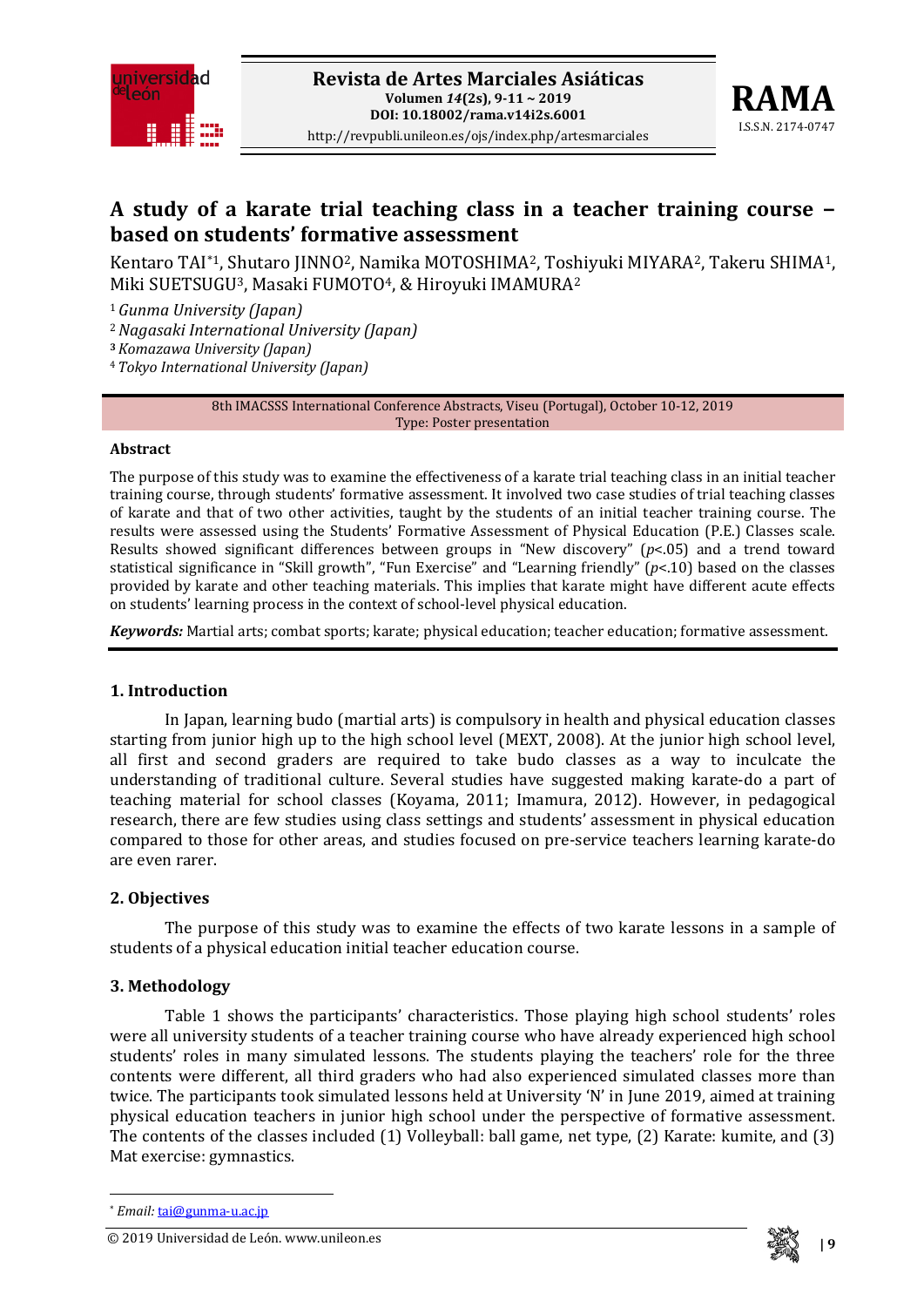| teaching materials |           | <b><i>Ovolleyball</i></b> | 2)Karate       | ③mat exercise |
|--------------------|-----------|---------------------------|----------------|---------------|
| taecher's role     | Grade     | $3rd$ $(21yo)$            | $3rd$ $(21yo)$ | 3rd(21yo)     |
| student's role     | number    | 22                        | 22             | 20            |
|                    | 4th Grade |                           | 5              |               |
|                    | 3rd Grade | 6                         | 6              |               |
|                    | 2nd Grade | 12                        | 11             | 9             |
|                    | 1st Grade |                           |                |               |

#### Table1 the participants of the mock classes

At the end of each class, those who had taken the simulated lesson assessed it by using the Students' Formative Class Assessment Scale (Takahashi et al., 1994), modified from previous studies. This scale is composed of nine items and four factors, namely: "Outcome", "Motivation", "Ways of learning" and "Cooperation".

Two groups were considered: karate and volleyball/mat exercises. SPSS statistical software 25.0J (Chicago, IL) was used for data analysis. The descriptive statistics included means and standard deviation. Differences in the mean values of the karate class and the classes using other teaching materials were analyzed using a *t*-test. Two-sided *p*<.05 was considered to be statistically significant.

#### **4. Results**

Table 2 shows the result of the *t*-test. Significant differences were found in "New discovery", with karate group achieving higher scores, and a trend towards statistical significance was found in "Skill growth" (higher scores in karate group), and "Fun Exercise" and "Learning friendly" (volleyball/mat exercises achieving higher scores).

|  |  | Table2 the results of Karate classes and other materials |  |  |
|--|--|----------------------------------------------------------|--|--|
|--|--|----------------------------------------------------------|--|--|

|                            |                  | Whole $(N=64)$ |                   | Karate(N=22)               |                      | Other $(N=42)$ |                            | t Value |      |
|----------------------------|------------------|----------------|-------------------|----------------------------|----------------------|----------------|----------------------------|---------|------|
| Lower factor               | Factor           | M              | SD                | M                          | SD                   | M              | SD                         |         | D    |
| 1 Impressive experience    | Outcome          | 3.66           | 0.76<br>$\sim$ 6  | 3.73                       | $0.70$ )             | 3.62           | (0.79)                     | $-0.54$ | n.s. |
| 2 Skill growth             | Outcome          | $3.83 -$       | $0.79$ )<br>-6    | 4.09                       | (0.75)               | 3.69           | (0.78)                     | $-1.98$ | 0€   |
| 3 New discovery            | Outcome          | $3.75$ (       | $0.82$ )          | 4.05                       | (0.79)               | $3.60 -$       | (0.80)                     | $-2.15$ | Ж.   |
| 4 Best exercise            | Motivation       | 4.64 (         | $0.60$ )          | 4.68                       | (0.48)               | 4.62           | (0.66)                     | $-0.39$ | n.s. |
| 5 Fun experience           | Motivation       | 4.66 (         | $0.60$ )          | $4.45 \left( 0.74 \right)$ |                      |                | 4.76 ( 0.48 )              | 1.76    | ╋    |
| 6 Voluntary learning       | Ways of learning | 4.33 (         | $0.80$ )          | 4.14                       | $0.89$ )             |                | 4.43(0.74)                 | 1.40    | n.S. |
| 7 Learning with good faith | Ways of learning |                | $3.78$ ( $1.03$ ) | $3.73 \left( 1.12 \right)$ |                      | 3.81           | ( 0.99 )                   | 0.30    | n.s. |
| 8 Learning friendly        | Cooperation      | 4.47 (         | $0.69$ )          | 4.23                       | (0.87)               |                | $4.60 \left( 0.54 \right)$ | 1.81    | Ť    |
| 9 Collaborative learning   | Cooperation      | 4.31           | $0.79$ )<br>-6    | 4.09                       | $1.02$ )             | 4.43           | (0.63)                     | 1.64.   | n.s. |
| Comprehensive evaluation   |                  | $3.92 -$       | 0.74              | 3.82                       | $0.80$ $\rightarrow$ | 3.98           | ( 0.72 )                   | 0.81    | n.s. |
| $* : p < 05$<br>$+ p < 10$ |                  |                |                   |                            |                      |                |                            |         |      |

#### **5. Discussion and Conclusion**

Kobayashi (2018) points out that for situations where physical strength and awareness of movement are polarized, karate may be an effective teaching material, making exercise a joy even for students who are not good at exercising. In our study, the karate lesson was highly evaluated under the three 'outcome' factors, although only differences on "skill growth" were significant. As all the students in the karate lesson experienced karate for the first time, it is assumed that they saw the outcome in terms of learning new physical movements and specific karate skills. For students with little experience in karate or martial arts, the acute effect of such lesson made them feel that their skills grew, compared to other exercises they had already experienced before such as volleyball or mat exercises. The results of the study thus suggest that karate classes in school-level physical education teacher education might have different acute effects on the perception of learning outcomes of students compared to other activities. Further studies should evaluate the effects of karate or martial arts lessons in longer periods of practice.